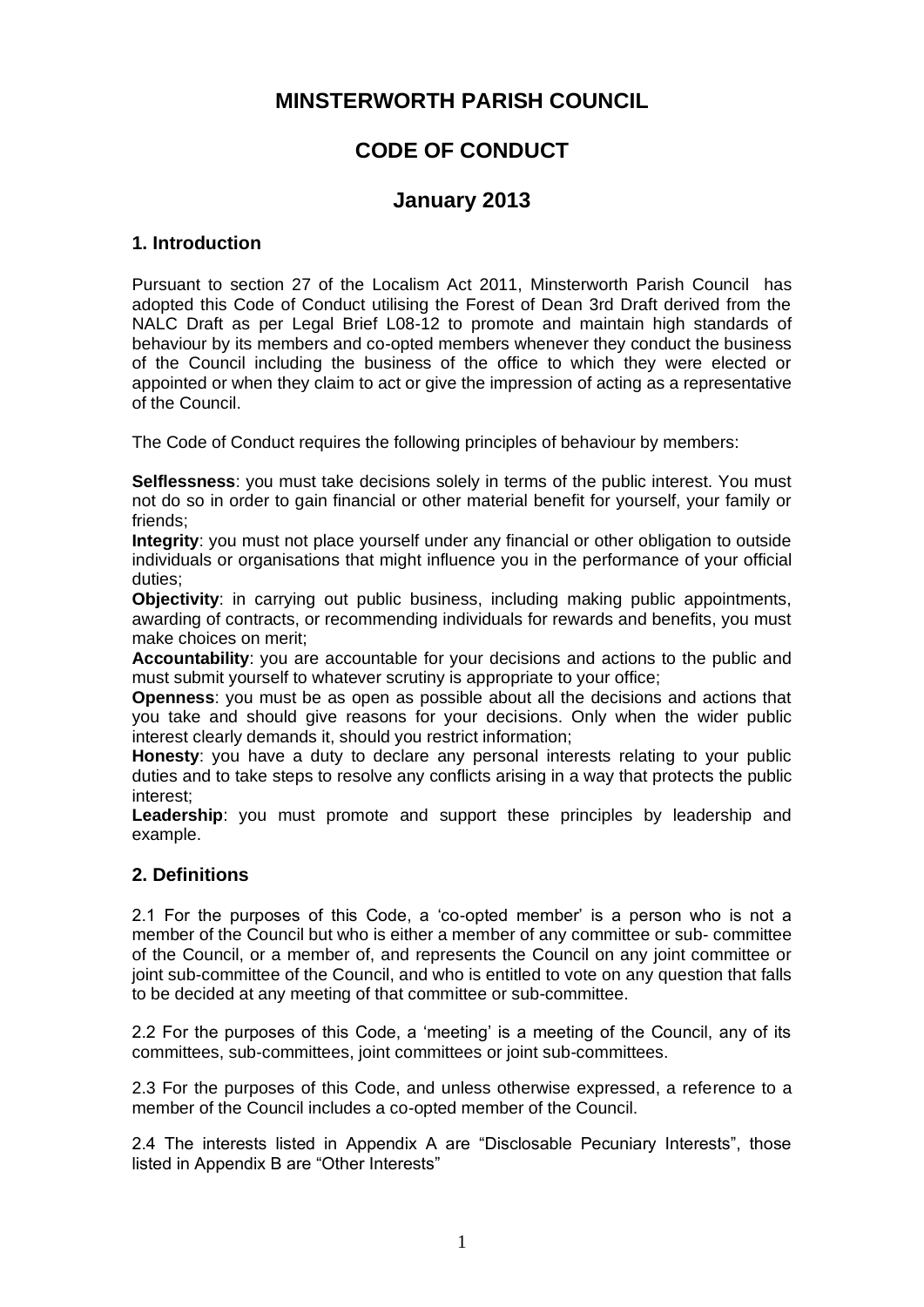## **3. Members obligations**

When a member of the Council acts, claims to act or gives the impression of acting as a representative of the Council, he/she has the following obligations:

3.1 To behave in such a way that a reasonable person would regard as respectful.

3.2 Not act in a way which a reasonable person would regard as bullying or intimidatory.

3.3 Not seek to improperly confer an advantage on any person.

3.4 To use the resources of the Council in accordance with its requirement.

3.5 Not disclose information which is confidential or where disclosure is prohibited by law.

## **4. Registration of interests**

4.1 Within 28 days of this Code being adopted by the Council, or the member's election or the co-opted member's appointment (where that is later), he/she shall register all interests which fall within the categories set out in Appendices A and B.

4.2 Upon the re-election of a member or the re-appointment of a co-opted member, he/she shall within 28 days re-register any interests in Appendices A and B.

4.3 A member shall register any change to interests or new interests in Appendices A and B within 28 days of becoming aware of it.

4.4 A member need only declare on the public register of interests the existence - but not the details - of any interest which the Monitoring Officer agrees is a 'sensitive interest'. A sensitive interest is one which, if disclosed on a public register, could lead the member or a person connected with the member to be subject to violence or intimidation.

#### **5. Declarations of interest**

5.1 If the interest is listed in Appendix A the member shall not participate in any discussion or vote on the matter and shall withdraw from the meeting.

5.2 If the interest is listed in Appendix B, the member shall withdraw from the meeting unless he/she wishes to speak on the matter, in which case he/she may do so provided that:

5.2.1 the public are also allowed to speak, and

5.2.2 he/she declares his/her interest

He/she shall then withdraw from the meeting.

5.3 In every case where the interest is a sensitive one, it should be declared but not the nature of it.

5.4 Where the matter relates to a financial interest of a friend, relative or close associate he/she shall declare the nature of the interest and withdraw from the meeting. If he/she wishes to speak on the matter then sub clauses 5.2.1 & 5.2.2 apply.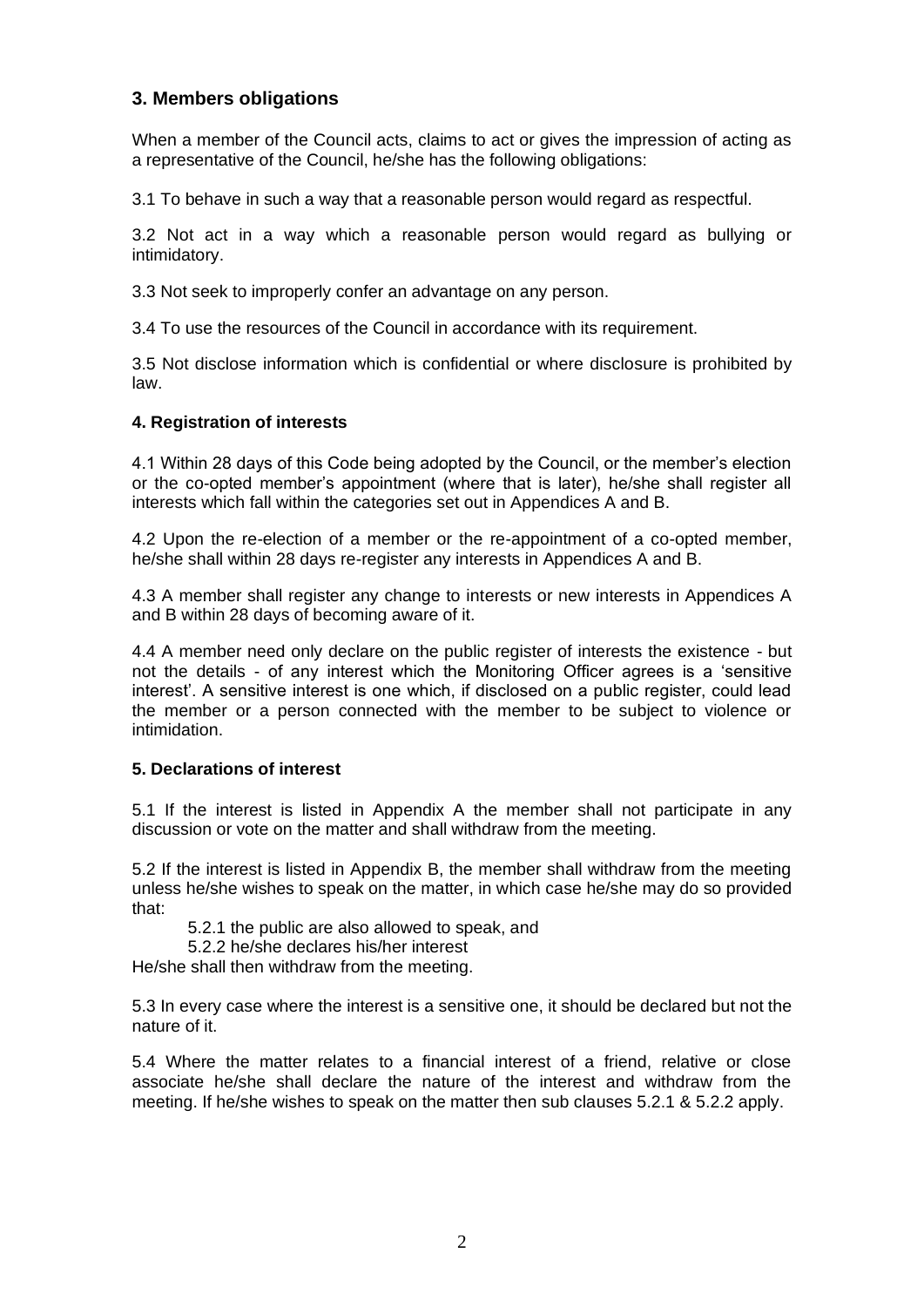## **6. Dispensations**

On a written request made to the Council's proper officer, the Council may grant a member dispensation to participate in a discussion and vote on a matter if:

6.1 he/she has an interest in Appendices A and B if/but the Council believes that the number of members otherwise prohibited from taking part in the meeting would impede the transaction of the business; or

6.2 it is in the interests of the inhabitants in the Council's area to allow the member to take part; or

6.3 it is otherwise appropriate to grant a dispensation.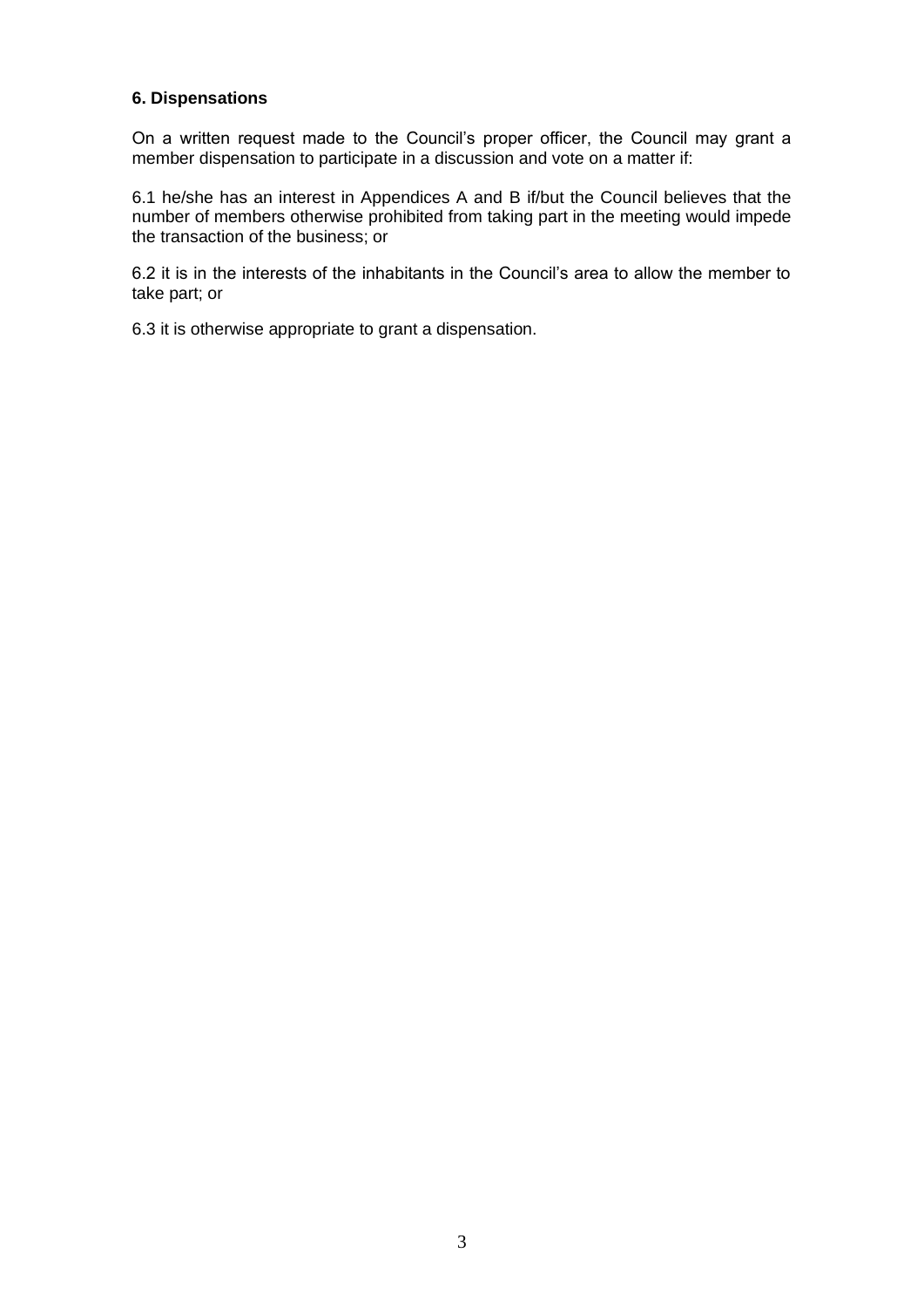## **APPENDIX A (Disclosable Pecuniary interests)**

Such interests of:

- 1. the member, or
- 2. the member's spouse or civil partner, or
- 3. a person with whom the member is living as husband and wife, or
- 4. a person with whom the member is living as if they were civil partners'

and the member is aware that that other person has the interest

## **Please note:**

- Any person mentioned in 2, 3 & 4 above is known as a "relevant person".
- "Member" includes co-opted member.
- For the purposes of the register, an interest of your spouse or civil partner, which is listed in the national rules, is **your** disclosable pecuniary interest.
- Whilst the detailed format of the register of members' interests is for the Council to decide, there is no requirement to differentiate your disclosable pecuniary interests between those which relate to you personally and those that relate to your spouse or civil partner.

## **Subject Prescribed description**

| <b>UUNICUL</b>                                                      |  |  | г гезеньеа асзенрасн                                                                                                                                                                                                                                                                                                                                                                                                                                                                                                                               |
|---------------------------------------------------------------------|--|--|----------------------------------------------------------------------------------------------------------------------------------------------------------------------------------------------------------------------------------------------------------------------------------------------------------------------------------------------------------------------------------------------------------------------------------------------------------------------------------------------------------------------------------------------------|
| Employment, office, trade, profession or<br>vocation<br>Sponsorship |  |  | Any employment, office, trade, profession<br>or vocation carried on for profit or gain<br>Any payment or provision of any other<br>financial benefit (other than from the<br>relevant authority <sup>1</sup> ) made or provided within<br>the relevant period <sup>2</sup> in respect of any<br>expenses incurred the member in carrying<br>out duties as a member, or towards the<br>election expenses of the member.<br>This includes any payment or financial<br>benefit from a trade union within the<br>meaning of the Trade Union and Labour |
| Contracts                                                           |  |  | relations (Consolidation) Act 1992.<br>Any contract which is made between the<br>relevant person (or a body <sup>3</sup> in which the<br>relevant person has a beneficial interest)<br>and the relevant authority:<br>(a) under which goods or services are to be<br>provided or works are to be executed; and<br>(b) which has not been fully discharged.                                                                                                                                                                                         |

## **Foot notes:**

1 **"relevant authority"** means the authority of which the member is a member

2 **"relevant period"** means a period of 12 months ending on the day on which the member gives a notification to the Monitoring Officer of any Disclosable Pecuniary Interest.

3 **"body in which the member has a beneficial interest"** means (a) a firm in which the member is a partner, or (b) a body corporate of which the member is a director, or (c) in the securities of which the member has a beneficial interest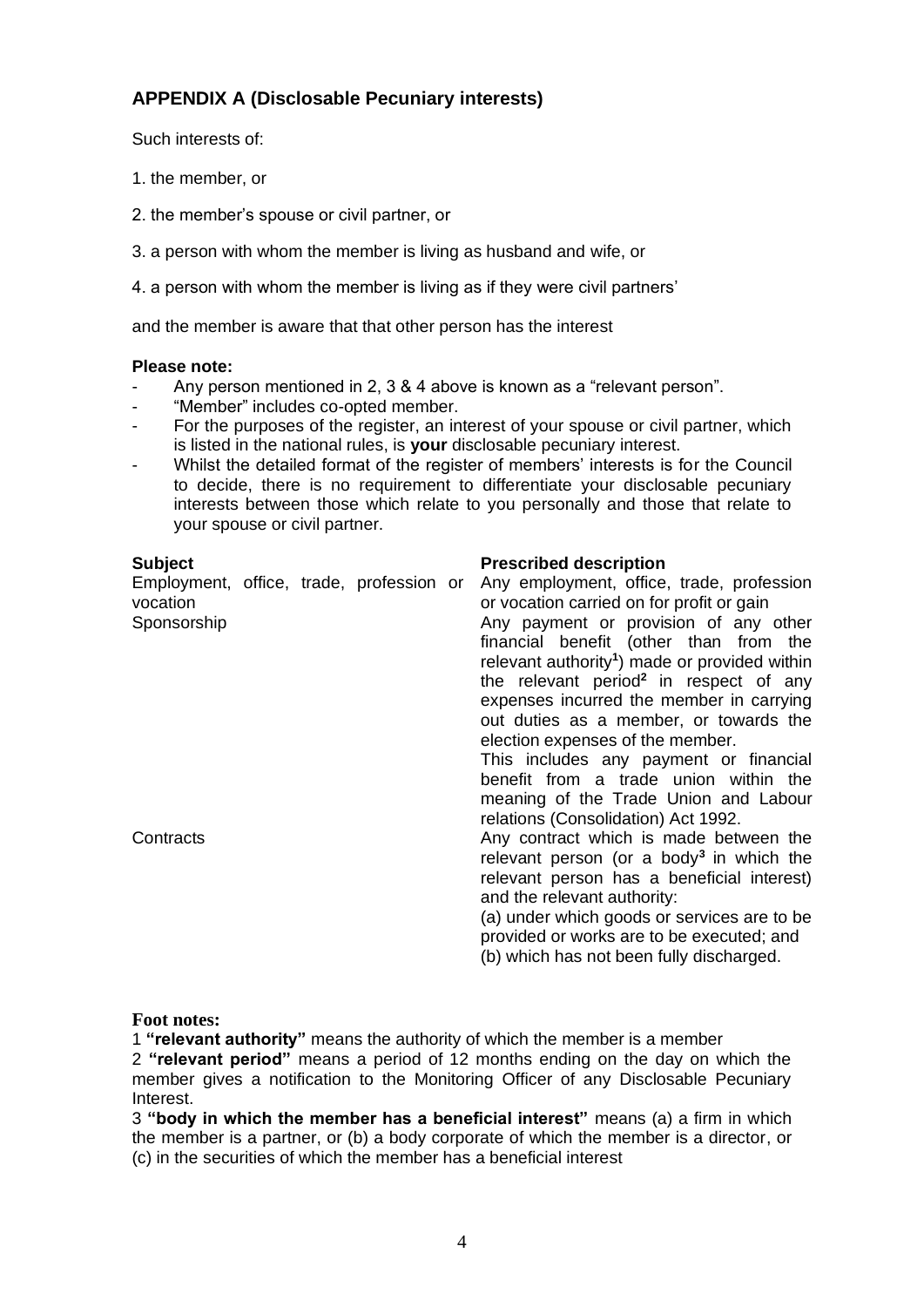| Land <sup>4</sup><br>Licences | Any beneficial interest in land which is<br>within the area of the relevant authority<br>Any licence to occupy land in the area of<br>the relevant authority for a month or longer                                                                                                                                                                                                                                                                                                                                                                                                                                             |
|-------------------------------|--------------------------------------------------------------------------------------------------------------------------------------------------------------------------------------------------------------------------------------------------------------------------------------------------------------------------------------------------------------------------------------------------------------------------------------------------------------------------------------------------------------------------------------------------------------------------------------------------------------------------------|
| Corporate tenancies           | Any tenancy where to the member's<br>knowledge<br>(a) the landlord is the relevant authority;<br>and<br>(b) the tenant is a body <sup>5</sup> in which the<br>relevant person has a beneficial interest                                                                                                                                                                                                                                                                                                                                                                                                                        |
| Securities <sup>6</sup>       |                                                                                                                                                                                                                                                                                                                                                                                                                                                                                                                                                                                                                                |
|                               | (a) Any beneficial interest in securities of a<br>body where<br>(b) that body (to the member's knowledge)<br>that has a place of business or land in the<br>area of the relevant authority; and<br>(c) either:<br>(i) the total nominal value of the securities<br>exceeds $£25000$ or $1/100th$ of the total<br>issued share capital of that body, or<br>(ii) if the share capital of that body is of<br>more than one class, the total nominal<br>value of the shares of any one class in<br>which the relevant person has a beneficial<br>interest which exceeds 1/100th of the total<br>issued share capital of that class |

## **Foot notes**:

4 **"Land"** excludes as easement, servitude, interest or right in or over land which does not carry with it a right for the member to occupy the land or to receive income 5 See footnote 3

6 **"Securities"** means shares, debentures, debenture stock, loan stock, bonds, units of a collective investment scheme within the meaning of the Financial Services and Markets Act 2000, and other securities of any description, other than money deposited with a building society